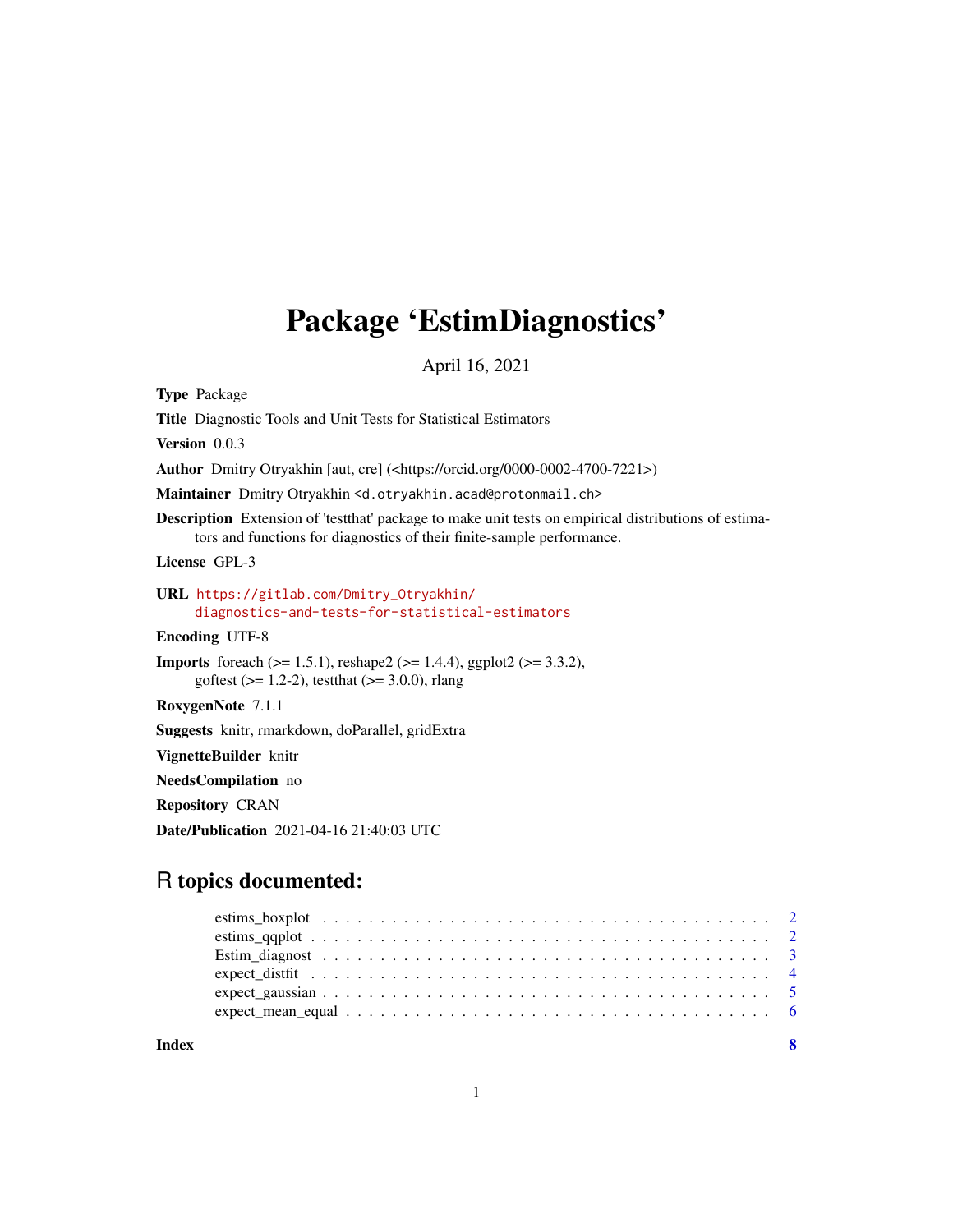<span id="page-1-0"></span>estims\_boxplot *Boxplot of estimates*

#### Description

Plot boxplots of estimators for different sample sizes.

#### Usage

estims\_boxplot(data, sep = FALSE)

#### Arguments

| data | data frame returned by Estim_diagnost                                                     |
|------|-------------------------------------------------------------------------------------------|
| sep  | indicates whether all plots will be stacked together or returned as elements of a<br>list |

#### Value

ggplot2 object

#### Examples

```
Nmc=400
s - seq(from = 1, to = 10, by = 2) *1e3
Inference<-function(s){
rrr<-rnorm(n=s)
list(Mn=mean(rrr), Sd=sd(rrr))
}
data <- Estim_diagnost(Nmc, s, Inference)
estims_boxplot(data)
```
estims\_boxplot(data, sep=TRUE)

estims\_qqplot *QQ-plot of estimator empirical distributions*

#### Description

Plot QQ-plots of estimators' empirical distributions for different sample sizes.

#### Usage

```
estims_qqplot(data, sep = FALSE, ...)
```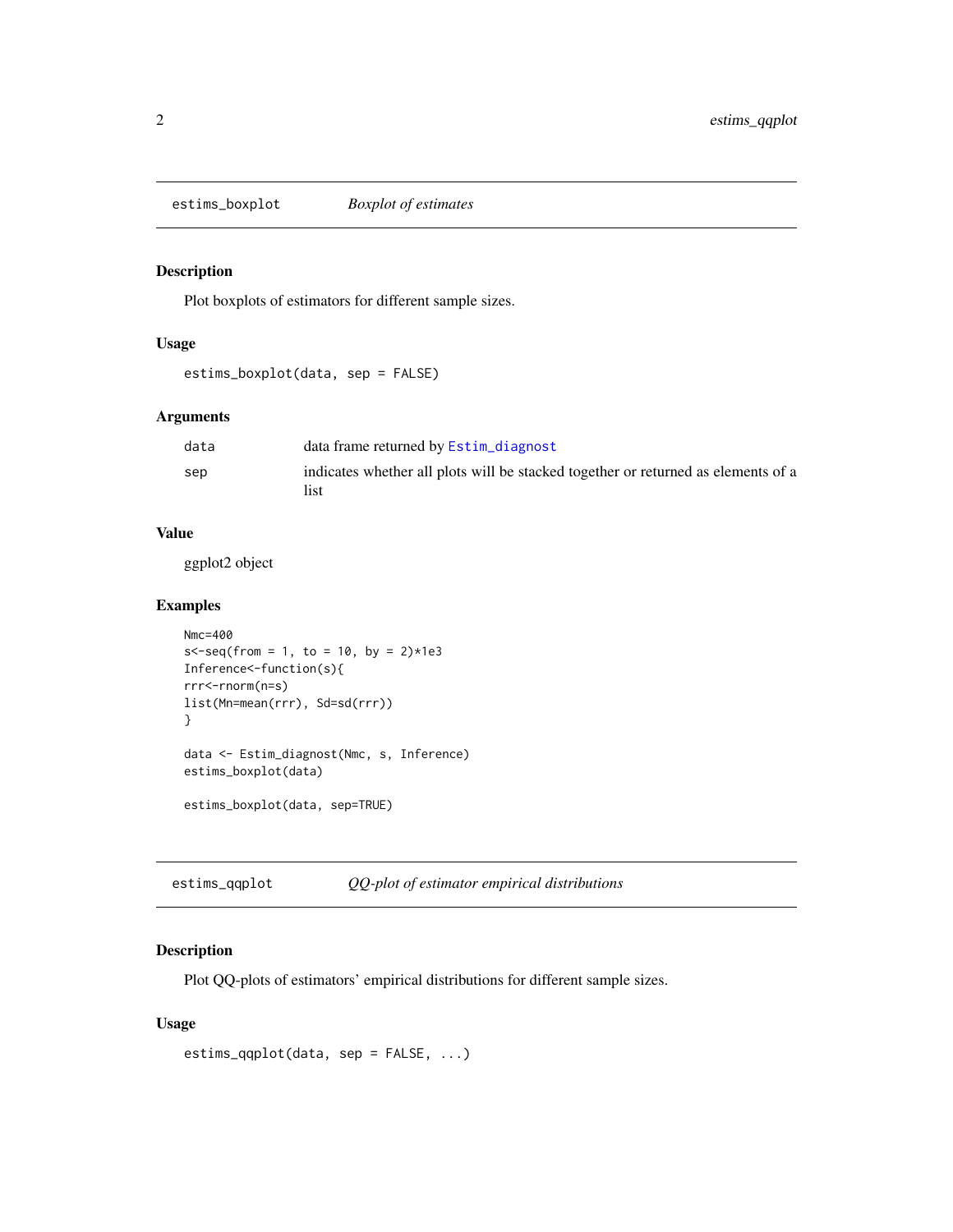#### <span id="page-2-0"></span>Estim\_diagnost 3

#### Arguments

| data     | data frame returned by Estim_diagnost                                                     |
|----------|-------------------------------------------------------------------------------------------|
| sep      | indicates whether all plots will be stacked together or returned as elements of a<br>list |
| $\cdots$ | parameters to pass to stat_qq function                                                    |

#### Value

ggplot2 object

#### Examples

```
library(ggplot2)
Nmc=500
s<-c(1e3,4e3)
Inference<-function(s){
  rrr<-rnorm(n=s)
  list(Mn=mean(rrr), Sd=sd(rrr))
}
data <- Estim_diagnost(Nmc, s, Inference)
lisst <- estims_qqplot(data, sep=TRUE)
lisst[2][[1]] + geom_abline(intercept = 1)
pl_joint<-estims_qqplot(data)
pl_joint + geom_abline(slope=1)
pl_joint<-estims_qqplot(data, distribution = stats::qt, dparams = list(df=3, ncp=0.1))
pl_joint + geom_abline(slope=1)
```
<span id="page-2-1"></span>Estim\_diagnost *Sample estimators' values for different sample sizes*

#### Description

For every sample size value the function creates a sample and evaluates the estimators Nmc times.

#### Usage

```
Estim_diagnost(Nmc, s, Inference, packages = NULL)
```
#### Arguments

| <b>Nmc</b> | number of repetitions                                                   |
|------------|-------------------------------------------------------------------------|
| S          | numeric vector of sample sizes                                          |
| Inference  | function of s creating a sample and evaluating estimators (see details) |
| packages   | list of packages to pass to foreach loop                                |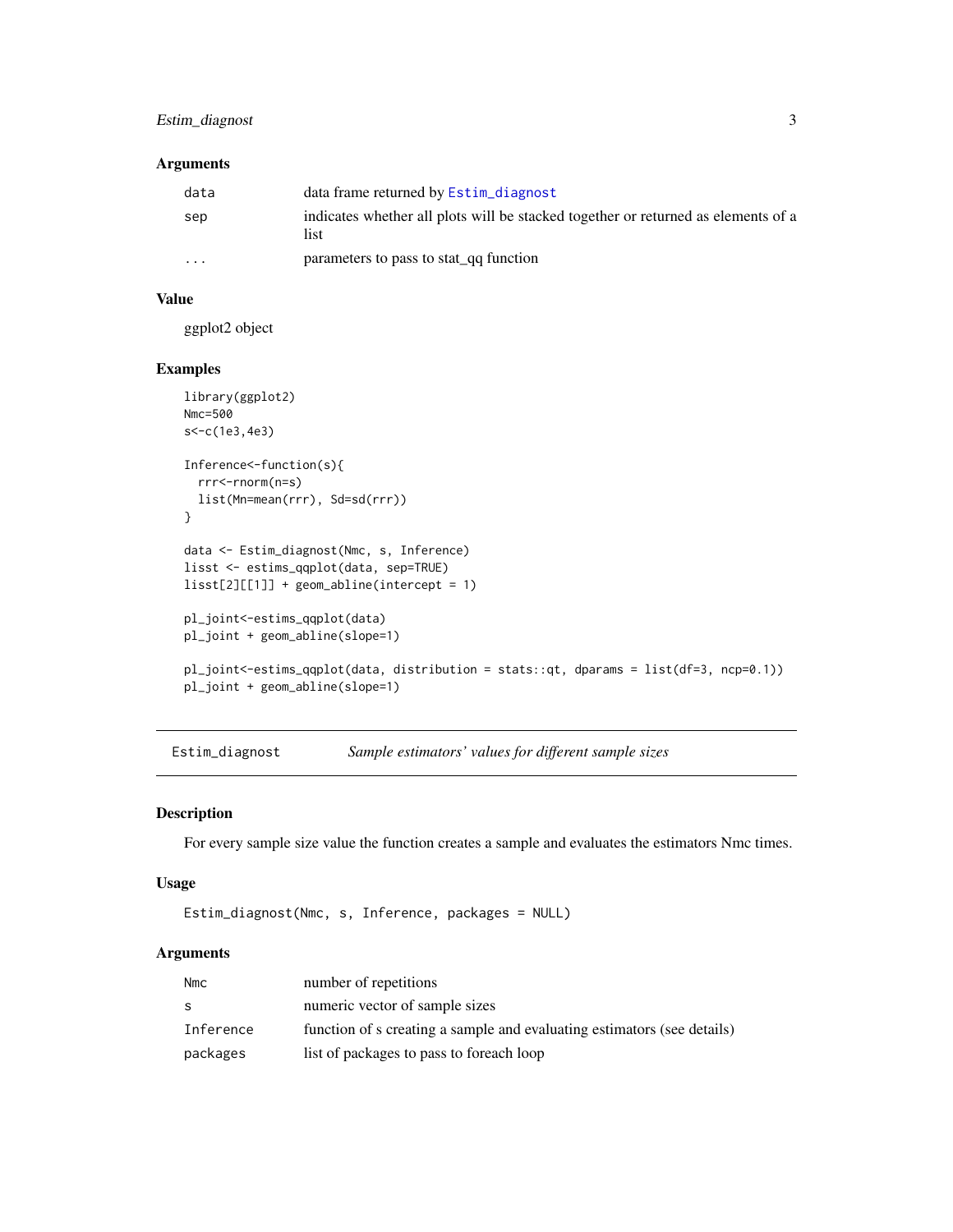#### <span id="page-3-0"></span>Value

data frame with estimators' values

#### Examples

```
Nmc=400
s<-c(1e2,1e3)
Inference<-function(s){
  rrr<-rnorm(n=s)
  list(Mn=mean(rrr), Sd=sd(rrr))
}
data <- Estim_diagnost(Nmc, s, Inference)
estims_qqplot(data)
estims_boxplot(data)
#
Inference<-function(s){
rrr<-2/0
list(Mn=mean(rrr), Sd=sd(rrr))
}
head(Estim_diagnost(Nmc, s, Inference))
#
Inference<-function(s){
rrr<-rnorm(n=s)
rrr[2]<-"dwq"
list(Mn=mean(rrr), Sd=sd(rrr))
}
head(Estim_diagnost(Nmc, s, Inference))
```
expect\_distfit *Test a parametric distribution*

#### Description

Expectation checking whether a given sample comes from a certain parametric distribution. The underlying procedure is Anderson-Darling test of goodness-of-fit ad. test. The expectation throws an error when the test's p-value is smaller than the threshold p-value.

#### Usage

```
expect\_distfit(sample, p_value = 0.001, nulldist, ...)
```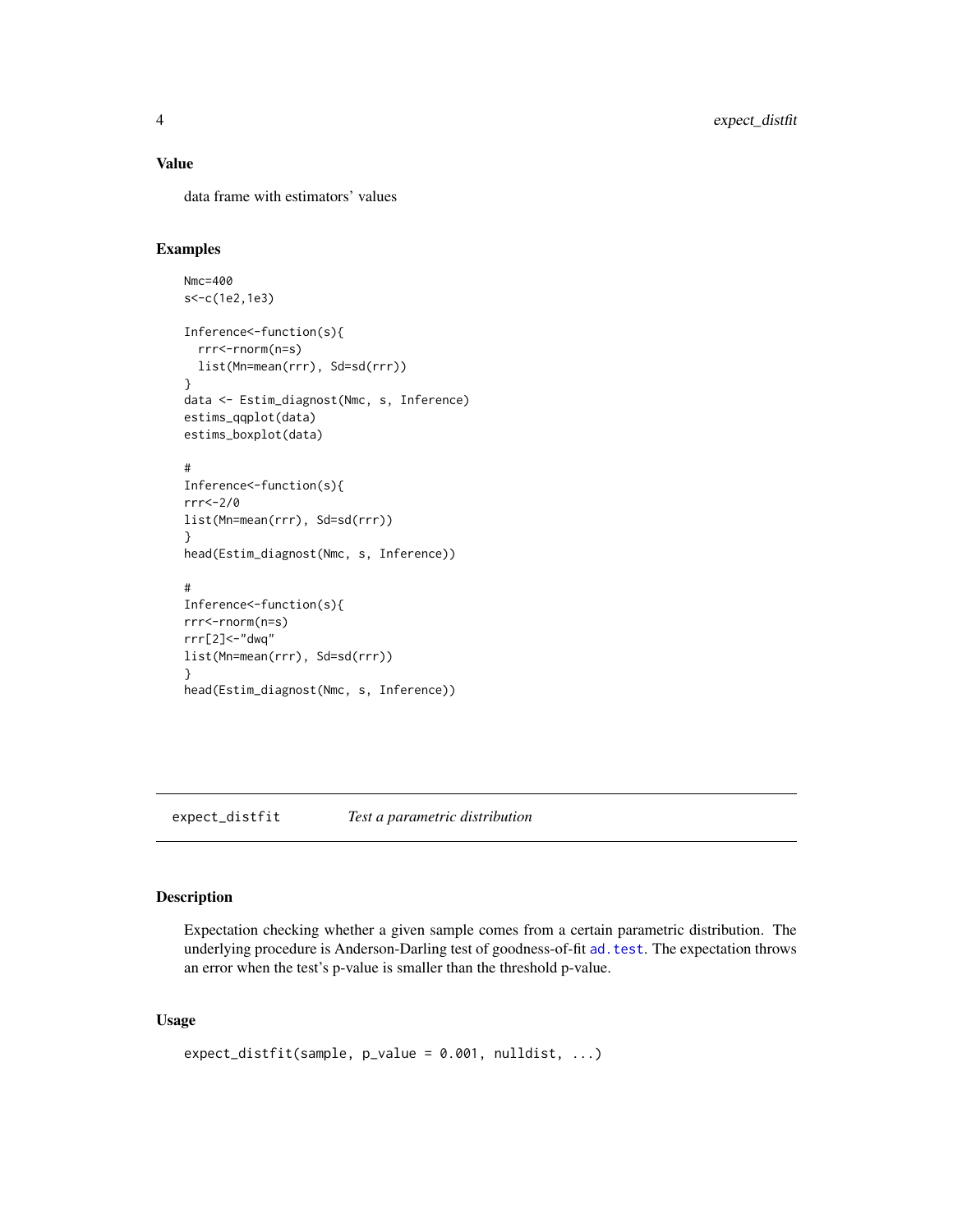#### <span id="page-4-0"></span>expect\_gaussian 5

#### Arguments

| sample   | to test                                     |
|----------|---------------------------------------------|
| p_value  | threshold p-value of the test               |
| nulldist | null distribution                           |
|          | parameters to pass to the null distribution |

#### Value

Invisibly returns a p-value of the test.

#### Examples

```
# Gaussianity test
## Not run:
x<-rnorm(n=1e4,5,6)
expect_distfit(sample=x, nulldist="pnorm", mean=5, sd=6.3)
expect_distfit(sample=x, nulldist="pnorm", mean=5, sd=6)
## End(Not run)
# Uniformity test
x<-runif(n=1e4,-1,6)
expect_distfit(sample=x, nulldist="punif", min=-1, max=6)
```
expect\_gaussian *Test a Gaussian distribution*

#### Description

Expectation checking whether a given sample comes from Gaussian distribution with arbitrary parameters. The underlying procedure is Shapiro- Wilk's test of normality [shapiro.test](#page-0-0). The expectation throws an error when the test's p-value is smaller than the threshold p-value.

#### Usage

```
expect_gaussian(sample, p_value = 0.001)
```
#### Arguments

| sample  | to test                       |
|---------|-------------------------------|
| p_value | threshold p-value of the test |

#### Details

shapiro.test allows the number of non-missing values to be between 3 and 5000.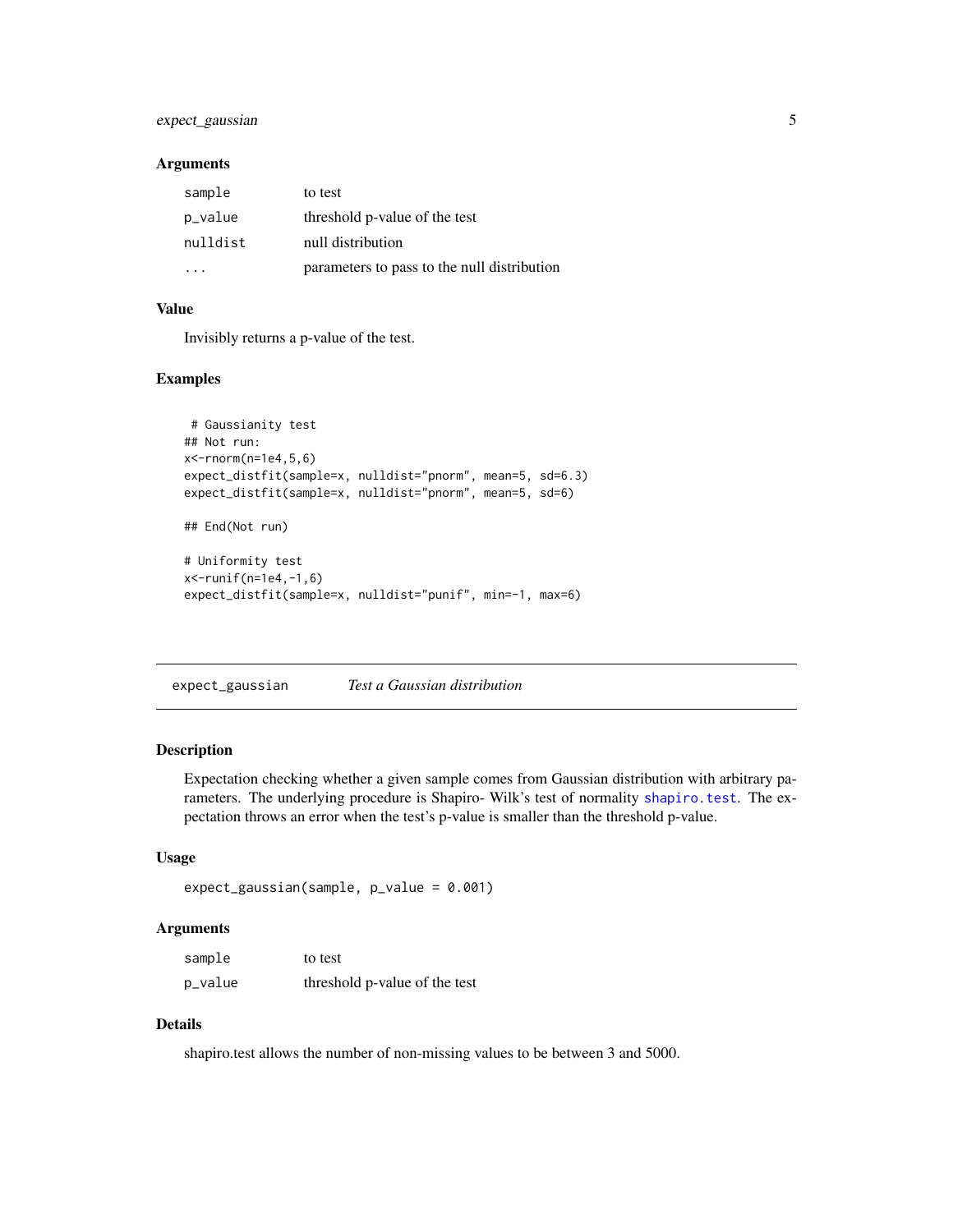#### <span id="page-5-0"></span>Value

Invisibly returns a p-value of the test.

#### Examples

```
x<-rnorm(n=1e3,5,6)
expect_gaussian(sample=x)
```
#The following test doesn't pass ## Not run: x<-runif(n=1e2,-1,6) expect\_gaussian(sample=x)

## End(Not run)

expect\_mean\_equal *Test a mean-value using t-test*

#### Description

Expectation checking whether values from a given sample have a certain mean or that two samples have the same mean. The underlying procedure is Student's t-test [t.test](#page-0-0). The expectation throws an error when the test's p-value is smaller than the threshold p-value.

#### Usage

```
expect_mean_equal(p_value = 0.001, ...)
```
#### Arguments

| p_value  | threshold p-value of the test                                  |
|----------|----------------------------------------------------------------|
| $\cdots$ | parameters to pass to t test function including data sample(s) |

#### Value

Invisibly returns a p-value of the test

#### Examples

```
# This test doesn't pass
## Not run:
x<-1:1e3
expect_mean_equal(x=x)
## End(Not run)
# This one passes, but shouldn't
```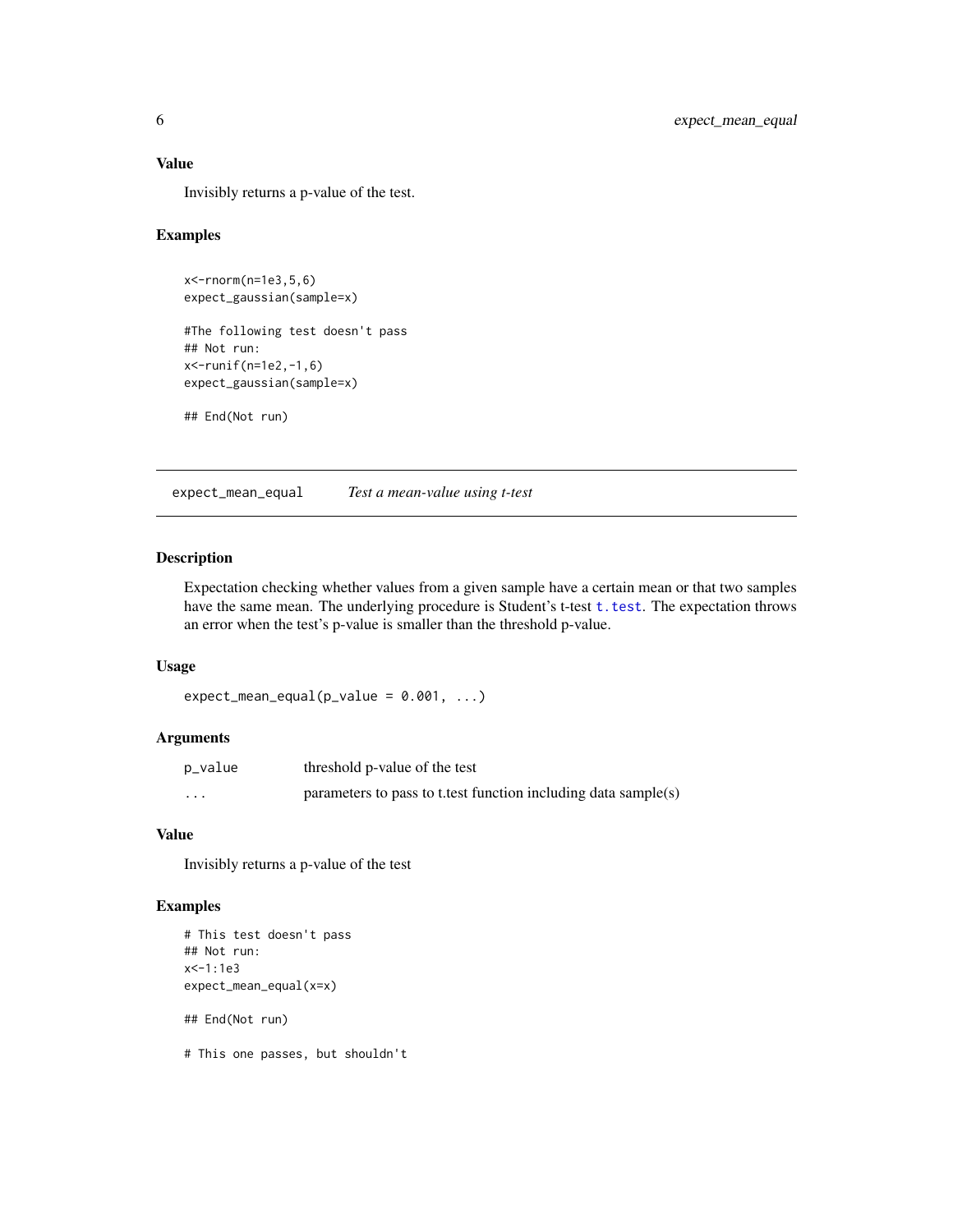#### expect\_mean\_equal

x<-rnorm(1e3) + 0.01 expect\_mean\_equal(x=x)

x<-rnorm(1e3) expect\_mean\_equal(x=x)

# check if 2 samples have the same mean x<-rnorm(1e3, mean=10) y<-rnorm(1e3, mean=10) expect\_mean\_equal(x=x, y=y)